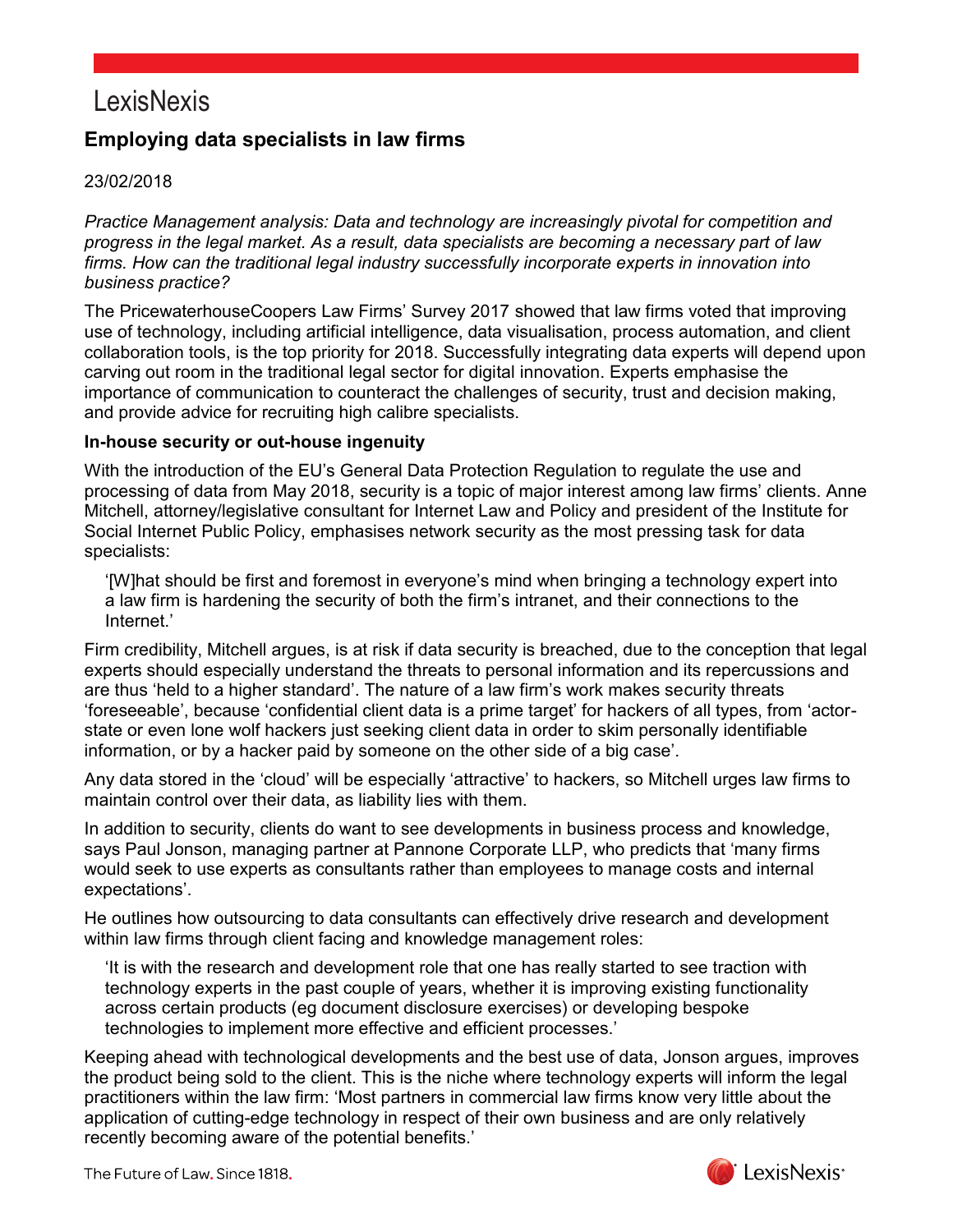Mitchell, however, stresses that it is vital for data experts to focus on 'security review and hardening of the network' above 'setting up technology aimed at making the firm look forward-thinking, and designed to be a marketing plus'. Security, above marketing, is vital to firms to preserve client information and protect themselves from the risk of accusations of negligence.

#### **Changing the way decisions are made**

Non-legal experts from all sectors become 'frustrated' by what Jonson describes as the 'levels of bureaucracy and lack of effective and swift decision-making that can be prevalent in law firms'. Mitchell agrees that technology experts can feel like 'outsiders', in firms which exclude them from decision-making and lengthens the process.

For non-legal experts to have 'a genuine say' in the direction of law firms, Jonson hints at a need for compromise between the innovative and traditional. An understanding of law firm 'politics' is required, and equally firms need to embrace and promote 'new ways of thinking.' Indeed, Mitchell warns lawyers to avoid repeatedly 'challenging' the ideas of the experts who have after all been brought to the firm to 'bring about a change to actually get the big picture that they need'.

Ways to involve data specialists in decision making, Mitchell says, are dependent on the role they will fill, but bringing them into meetings which discuss firm technology and involving them in interviewing associates and partners, if the data experts will be involved in deploying new technology, are good places to start.

To encourage lawyers to engage with data specialists at this level, Mitchell recommends carefully vetting technology employees by binding them by non-disclosure agreements, confidentiality agreements and non-competes which specifically cover sensitive data, such as client information. This will promote a sense of trust within the firm, and 'a great deal of wheel-spinning and wasted time can be avoided, not to mention making the technologist feel a part of a team rather than an outsider'.

#### **Equally valuing legal and data expertise**

Designating exact areas of expertise significantly aides collaboration between the legal and digital sectors in a firm.

Mitchell emphasises that lawyers must acknowledge the validity of data specialists' input, and the part it plays in the success of the firm:

'It is critical that the attorneys and support staff in the firm understand that the technologist possesses a unique set of skills and experience which includes things that the attorneys do not know.'

The danger is that data specialists' attempts to make changes will be met with resistance and 'stonewalled' by legal experts questioning their reasoning and techniques, if labour and responsibility is not clearly divided.

Jonson also considers the difficulty of bringing change to a traditional industry:

'Some law firms are very good at accommodating and promoting new ways of thinking however some firms are inherently old fashioned in their thought processes especially compared to tech businesses. The culture and politics in law firms is hugely different from most tech businesses and this won't suit everyone.'

Rather than merge the two sectors in-house, Jonson endorses the method of outsourcing work to data consultants to establish areas of expertise. He argues that consulting data specialists who are not employed by the firm bypasses the conflicts with sceptical lawyers, and allows firms to manager costs and 'internal expectations' more efficiently.

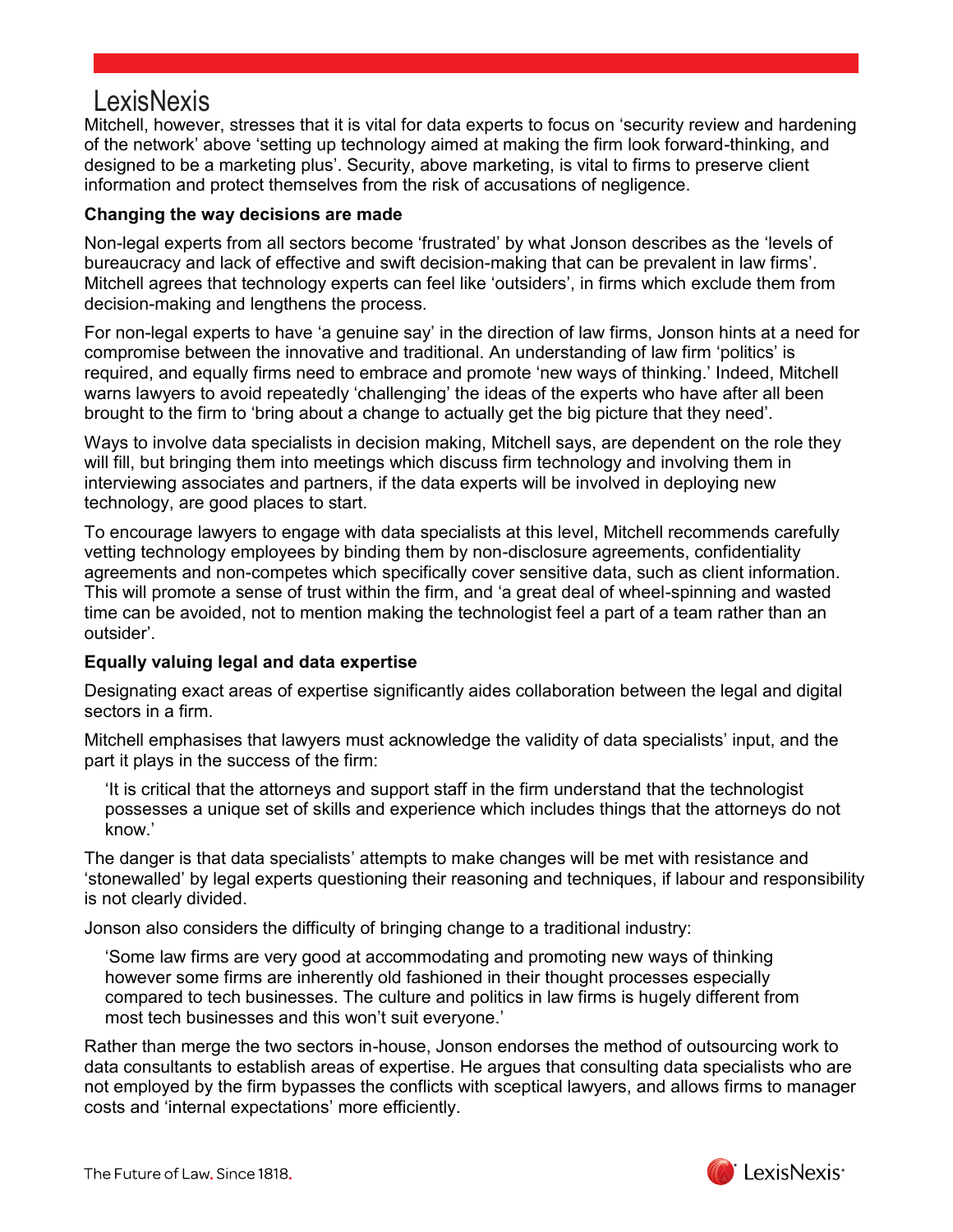Establishing space for each expert's skill set, whether by out-sourcing to external data specialists or creating space them in the in-house department, is a critical part of ensuring that both skill sets are used to their full advantage.

#### **Communication skills are key**

The ability to communicate technical knowledge in coherent and comprehensible language to law firm partners and managers, is vital. As Jonson says, 'it is no use being the best data expert if you cannot communicate to the management board of a law firm why they should invest in you and your recommended strategies'.

'Many a project has been brought to a halt, and even abandoned, because the tech person and the non-tech people simply are unable to communicate effectively with each other,' Mitchell warns, calling communications 'one of the biggest failings' between data experts and lawyers.

A data specialist's ability to translate 'tech-speak to lay-speak' should be at the forefront of an interviewer's mind, Mitchell says, as this can be 'one of the biggest hurdles to finding a technology expert who is a good fit for the firm'.

A law firm is a very different environment to that of a technology business, with a traditional outlook and different 'politics', which the expert will have to negotiate. Jonson labels flexibility and adaptability as 'fundamental' skills to a data specialist in a law firm, but most critical is communication.

#### **Interviewing and recruiting a data specialist**

On-boarding data specialists is relatively new as of yet, so the issue of how to find high calibre candidates to join your law firm can be a daunting one.

As a technology lawyer, Mitchell suggests that she would look at the placement offices at high-level computer science universities, while Jonson recommends that asking one's clients, technology companies themselves for example, is a good way of filtering experienced technologists.

Once candidates have been gathered, our experts recommended the following interview questions to identify those high-calibre individuals who will adapt best to a law firm environment:

• Describe for me your understanding of what it is we are trying to accomplish, and what advantages you see to implementing this here. What downsides or challenges you foresee in both implementing, and then using this technology?

• Can you tell me about any similar projects on which you have worked? What challenges did you encounter there, if any, and is that technology still being used where you implemented it? With whom there can I discuss that technology project?

• What do you know about the challenges facing law firms in terms of tech and how can you help us solve those problems?

• Are you a good problem solver? Give me an example of a problem you have faced and how you solved it using a technology application.

• What would you do for us in the first 100 days?

As communication is such a critical skill, Mitchell describes bringing in a colleague, ideally an associate with no technological background, and ask the interviewee to role play explaining their pitch and the advantages it would bring to the firm.

#### **Changes to come**

Increasingly firms will be considering the option of on-boarding data specialists, to continue to develop business processes, and protect client confidentiality. Finding ways to integrate the digital mentality into the world of law, through communication, re-structuring and adapting will pave the way